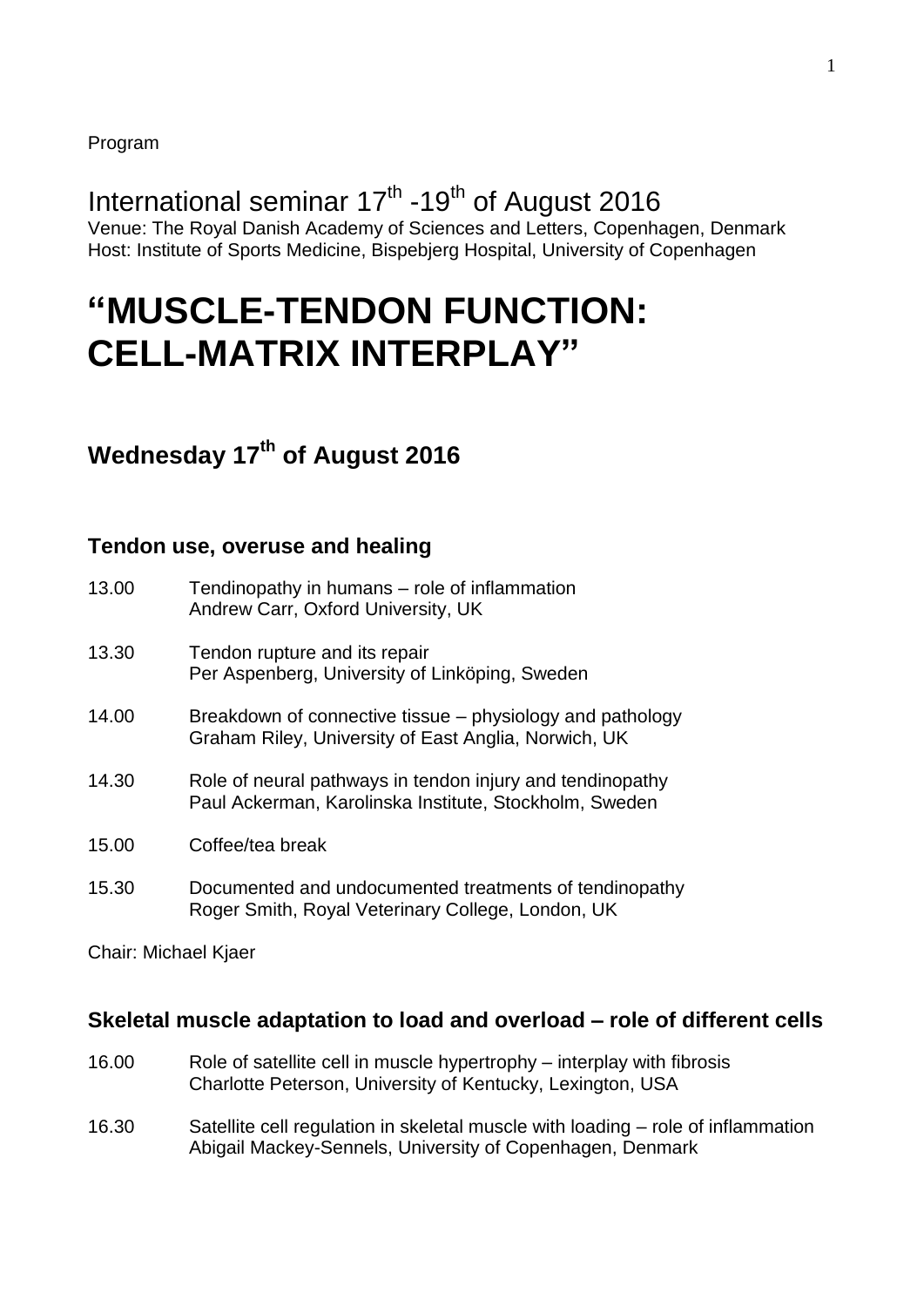17.00 Interplay between cells in skeletal muscle regeneration Benedicte Chazaud, Université de Lyon 1 Claude Bernard, France

Chair: Miranda Grounds

- 17.30 End of program
- 18.30 Social program: Speakers dinner at Restaurant Studio at the Standard

## **Thursday 18 th of August 2016**

## **Development of connective tissue structures**

| 9.00  | Development of the muscle-tendon-bone unit – An overview<br>Ronen Schweitzer, Shriners Hospital for Children, Portland, Oregon, USA  |
|-------|--------------------------------------------------------------------------------------------------------------------------------------|
| 9.30  | Biochemical and mechanical characteristics of the developing tendon<br>Catherine Kuo, University of Rochester, Rochester NY, USA     |
| 10.00 | Connecting tendon to bone and muscle – from development to maturity<br>Elazar Zelzer, Weizmann Institute of Science, Rehovot, Israel |
| 10.30 | Coffee/tea break                                                                                                                     |
| 11.00 | Role of chemical bindings for function in connective tissue<br>David Eyre, University of Washington, Seattle, USA                    |
| 11.30 | Tissue turnover in tendon and cartilage – influence of mechanical loading<br>Peter Schjerling, University of Copenhagen, Denmark     |
|       |                                                                                                                                      |

Chair: Karl Kadler

12.00 Lunch

## **Regulation of connective tissue forces – from structure to function**

- 12.45 Circadian rhythm in tendon homeostasis Karl Kadler, Manchester University, UK
- 13.15 Role of collagen type V for tendon and ligaments Louis Soslowsky, University of Pennsylvania, Philadelphia, USA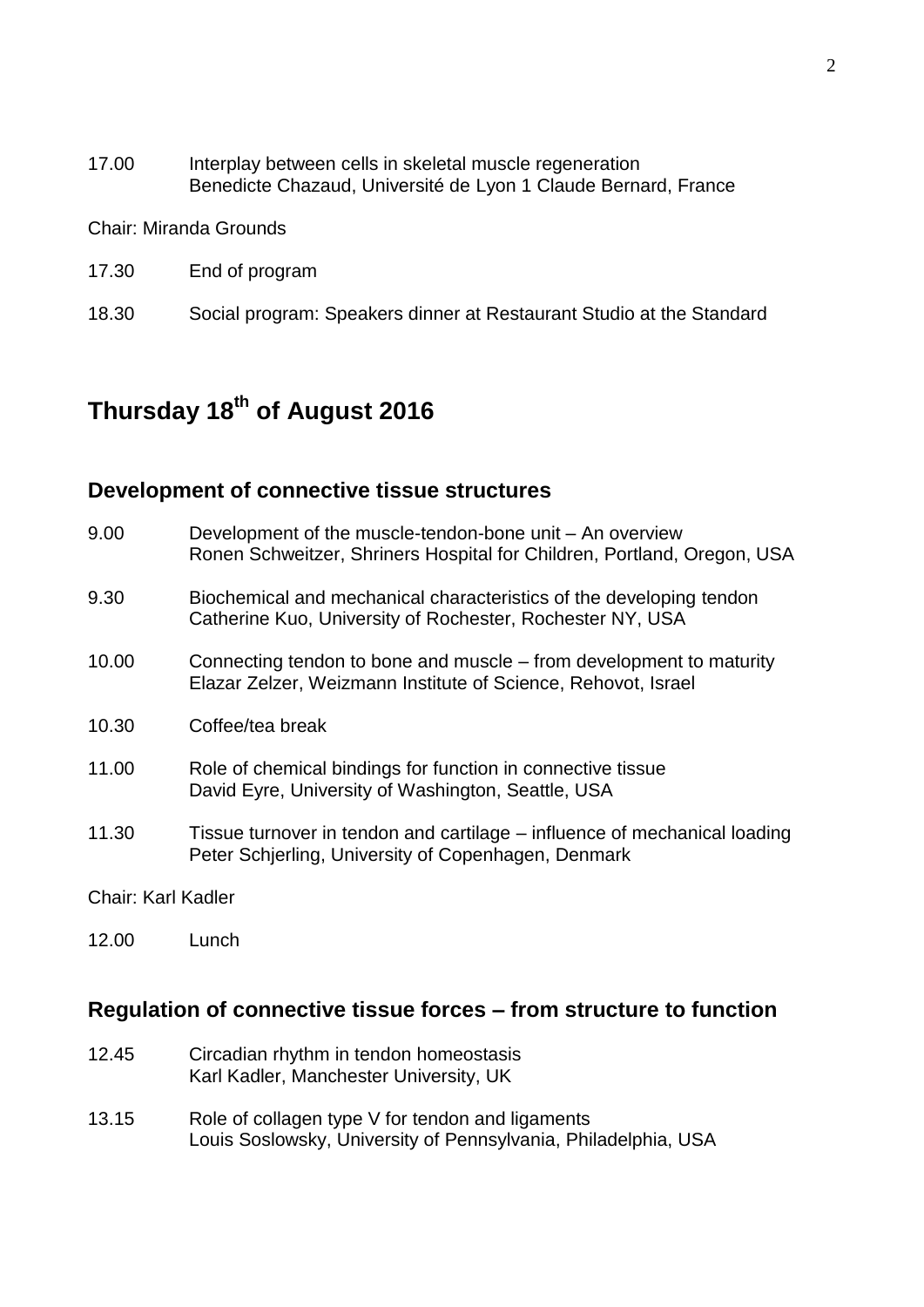13.45 Collagen synthesis modulation Jeffrey Ruberti, Northeastern University, Boston, USA

Chair: David Eyre

14.15 Coffee/tea break

#### **Force and tissue regulation in muscle and tendon**

- 14.45 Structure and biology of muscle ECM—Implications for muscle plasticity Richard L.Lieber, Rehabilitation Institute of Chicago, USA 15.15 Stem cells and growth factors in tissue repair of tendon and muscle Christopher Mendias, University of Michigan, Ann Arbor, USA 15.45 Tendon differentiation and repair – how is it regulated? Delphine Duprez, Sorbonne University and INSERM, Paris, France Chair: Keith Baar 16.15 End of program
- 18.30 Social program: Dinner at Restaurant Lumskebugten

# **Friday 19th August 2016**

#### **Formation, regeneration and repair of connective and muscle tissue**

9.00 Skeletal muscle myoblast and ECM - role in muscle regeneration Miranda Grounds, University of Western Australia, Perth, Australia 9.30 Collagens in the formation of the myotendinous junction and the neuromuscular system Florence Ruggiero, ENS Université de Lyon, France. 10.00 Fibrillin-1, a key structural determinant of cardiac and tendon function Francesco Ramirez, Icahn School of Medicine at Mt Sinai, New York, USA 10.30 Coffee/tea break 11.00 Collagen alignment in scars forming under mechanical load Jeffrey Holmes, University of Virginia, Charlottesville, USA